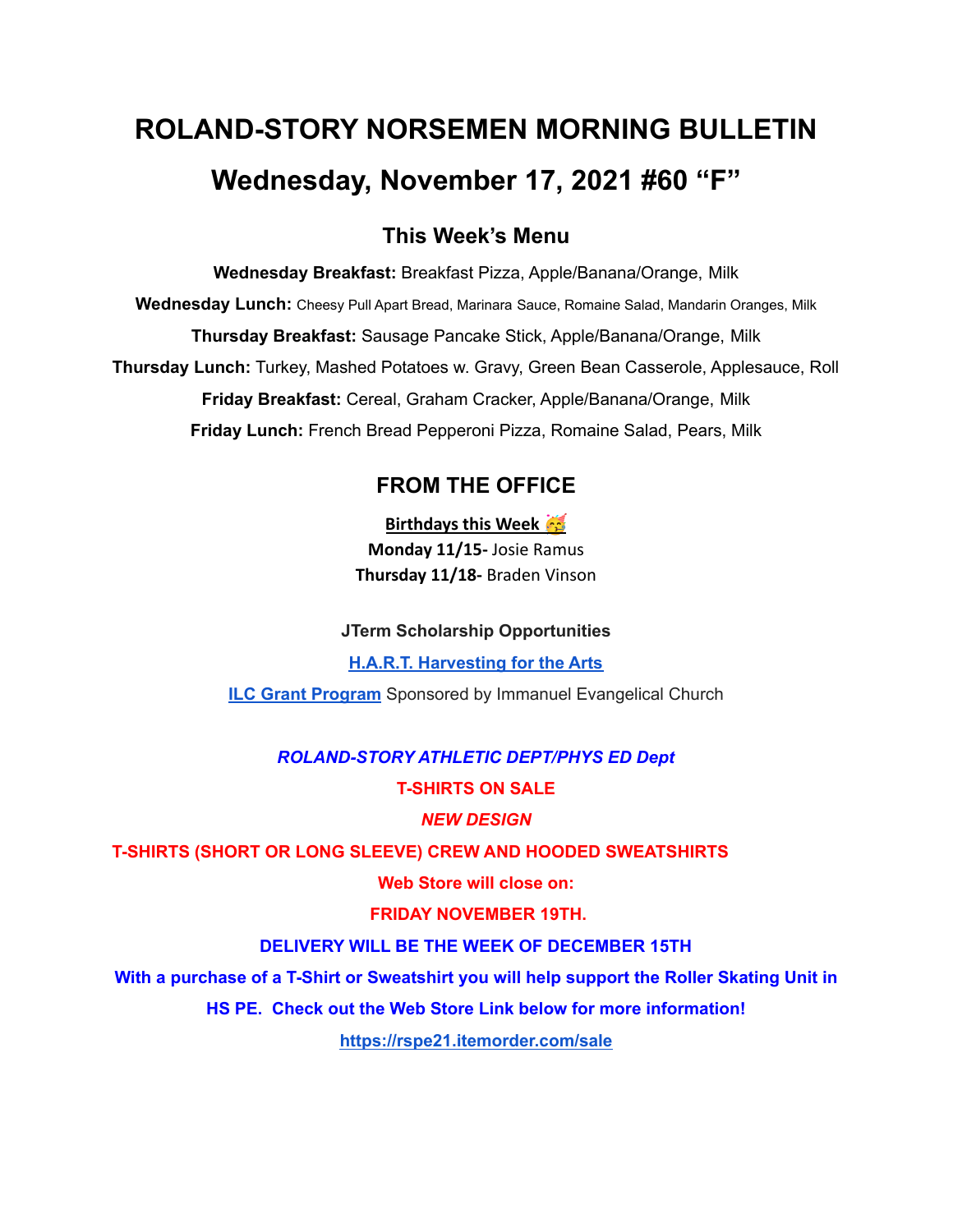**Holiday Food Drive Competition!** Starting this week and going through Nov. 23rd, bring non-perishable food items or toiletries to your Seminar for our annual food drive! Prizes will be awarded to the top 3 Seminars that donate the most non-perishable food items and/or toiletries. Items will be donated to the local food bank and some of the toiletries will also go to the IA Student Council state project, which will also stay in the county. (11/23)

#### **Advocate, Seek Help, Speak Up!**

\*Be Kind to each other-Do not use social media to tear someone down! \*See or hear something? Say Something to an adult. \*Advocate for yourself if you need help; Seek a trusted adult. \*Parents, keep the communication going between you and your son/daughter. \*Know crisis information. Some ideas are to Call 911; Utilize the P3 app; Call the Crisis line 1-855-581-8111. Maybe put that number in your contacts. The service is available to all ages. Anyone experiencing a crisis can access the crisis line.)

**Hey Norse Nation!** Key Club is hosting a **PINK OUT** during the home basketball game against South Hamilton on Friday, December 17th. In anticipation, there will be shirts sold on-line for both communities. Here is the link that closes November 24th: [Basketball](https://rsshcvc21.itemorder.com/shop/sale/?saleCode=VJQ3K) Pink Out Shirts All proceeds will be donated to the Bliss Cancer Center in Ames. Thanks for supporting cancer research and treatment! (11/23)

**J-term:** Students should be working on their rough draft of their project and talking to your Seminar teacher for help or guidance to have a quality project. Refer to the yellow document for answers to basic questions. If you are planning an off-site project, you will have to get that cleared by your Seminar teacher 1st, then schedule a time to talk to Mr. Boliver. DO NOT WAIT UNTIL THE LAST MINUTE ON THIS PROCESS. The online proposal form will open on November 15th for all students during Seminar.

Students who are late with turning in their Online Proposal will be **REQUIRED** to be On-site for their project. Online proposals are due November 23rd at the end of the school day.